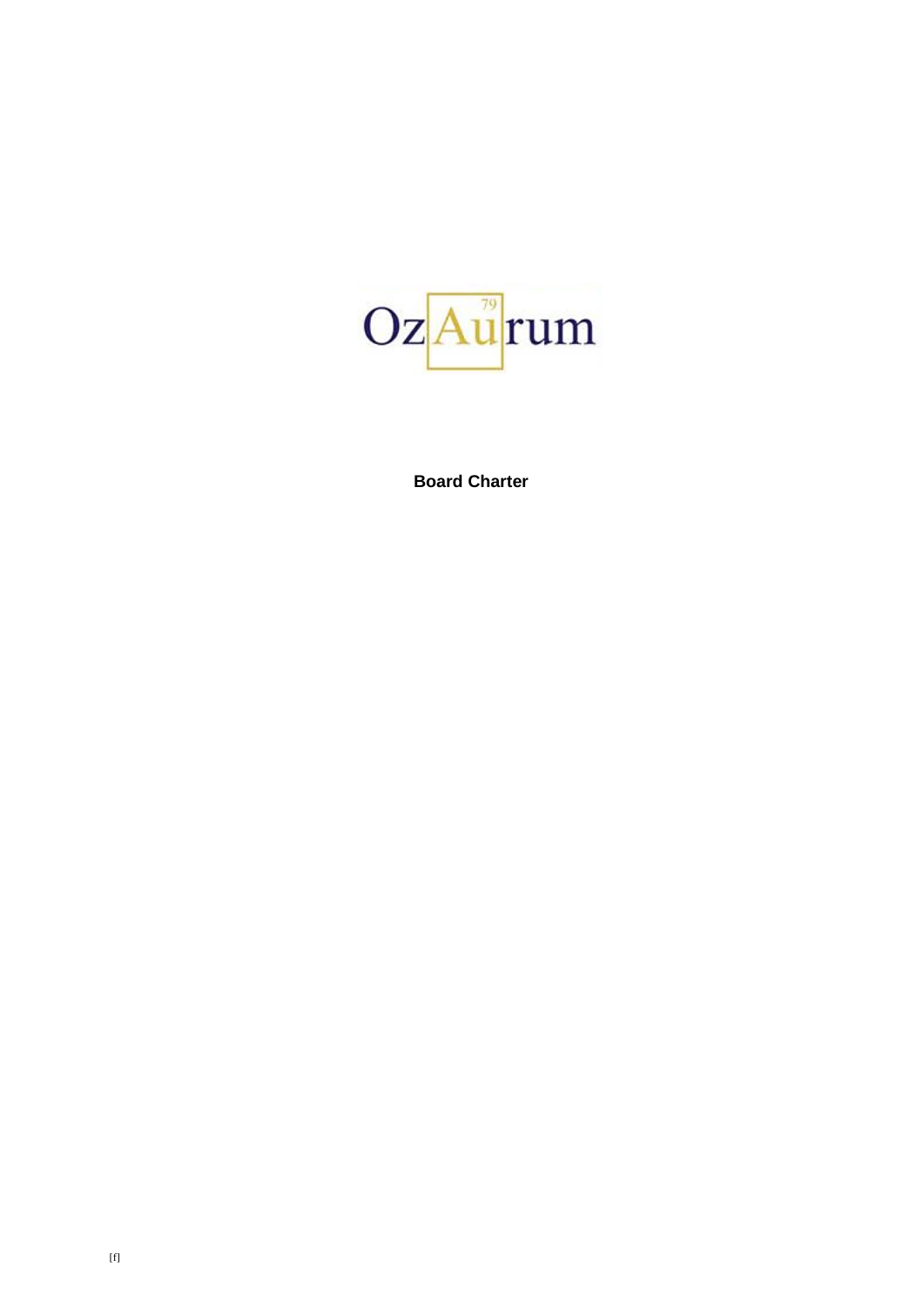## **1 INTRODUCTION**

This charter sets out the principles for the role of the board of directors (**Board**) of OzAurum Resources Limited, (the **Company**) and governs the ongoing operation of the Board (**Charter**).

The Board is responsible for the governance of the Company and this Charter sets out how the Board will uphold its governance responsibilities.

## **2 ROLE OF THE BOARD**

The Board derives its authority from the Company's Constitution. The Constitution provides that the business and affairs of the Company shall be managed and all corporate powers shall be exercised by or under the direction of the Board.

The role of the Board is to set overarching strategic guidance, oversee operations and management staff and manage the Company's finances in the interests of growth and profitability.

The Board is responsible for ensuring that it and the Company complies with the Constitution and all applicable legal and regulatory obligations including, but not limited to, those contained in the *Corporations Act 2001* (Cth) (**Corporations Act**) and the ASX Listing Rules.

## **3 RESPONSIBILITIES OF THE BOARD**

The responsibilities of the Board pertain to matters of strategy, appointment, management, performance monitoring, governance and risk management and are set out in detail in sub-paragraphs [3.1](#page-1-0) to [3.6](#page-3-0) below.

# <span id="page-1-0"></span>**3.1 Strategy**

The Board is responsible for:

- (a) setting the strategic objectives or direction of the Company;
- (b) evaluating, providing input into, and approving, budgets and business plans developed by management;
- (c) directing, monitoring and assessing the Company's performance against ongoing strategies, budgets and business plans;
- (d) evaluating, providing input into, approving and monitoring capital management, major capital expenditure and all acquisitions, divestments or other corporate transactions, including the issue of securities; and
- (e) determining the Company's dividend policy, including the amount and timing of all dividend payments.

# **3.2 Appointments**

The Board is responsible for:

(a) appointing the Company's board chair (**Chair**);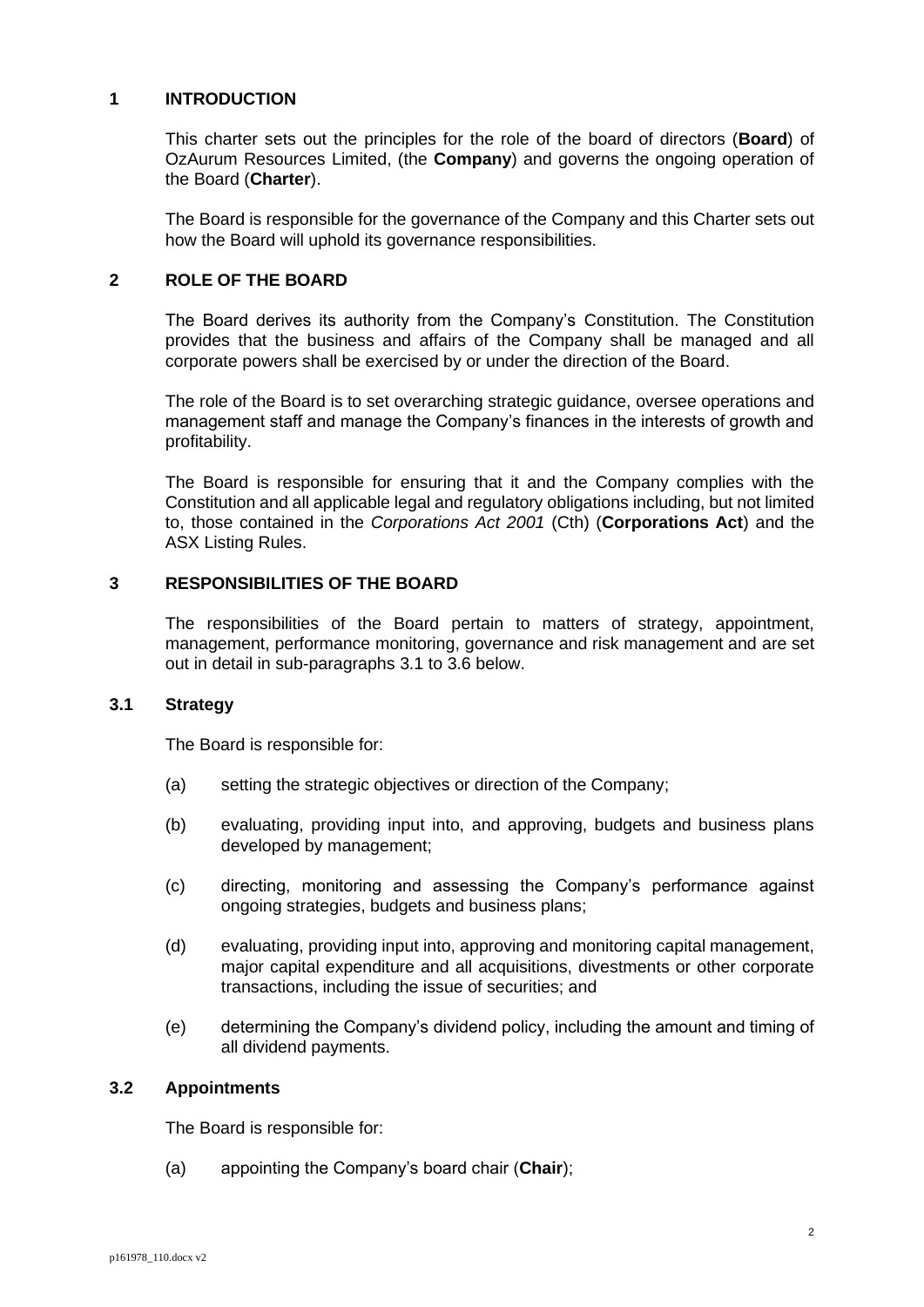- (b) appointing the Company's chief executive officer (**CEO**) or equivalent;
- (c) approving the appointment of any other officer or executive the Board has discretion to appoint in accordance with the Constitution, including a Chief Financial Officer, treasurer, vice presidents, assistant secretaries, assistant secretaries and any other subordinate officers; and
- (d) approving the appointment or replacement of any other senior executive.

### **3.3 Management**

The Board is responsible for:

- (a) approving the Company's employee remuneration policies and framework;
- (b) evaluating, assessing and approving the remuneration of senior executives;
- (c) establishing and monitoring executive succession planning; and
- (d) delegating day to day administration and the implementation of strategies approved by the Board to the CEO.

## **3.4 Monitoring Performance**

The Board is responsible for:

- (a) approving criteria to assess the performance of senior executives and monitoring and, where necessary, evaluating senior executives against that criteria;
- (b) developing and implementing a process for periodically evaluating the performance of the Board, any committees and individual Directors;
- (c) developing and implementing a skills matrix setting out the mix of skills and diversity that the Board has or is looking to achieve in its membership and consider this skills matrix when reviewing, proposing or appointing directors to the Board;
- (d) where appropriate, engaging external consultants to conduct independent performance evaluations of the Board;
- (e) periodically, and in any event at least once annually, review and evaluate the compliance by executives of the Company with this Charter, their employment agreement and any other governance policies that may apply; and
- (f) periodically, and in any event at least once annually, review and evaluate the Board's compliance with this Charter and amend this Charter and the Company's other governance policies to meet the goals and objectives of the Board as they develop over time.

#### **3.5 Governance**

The Board is responsible for: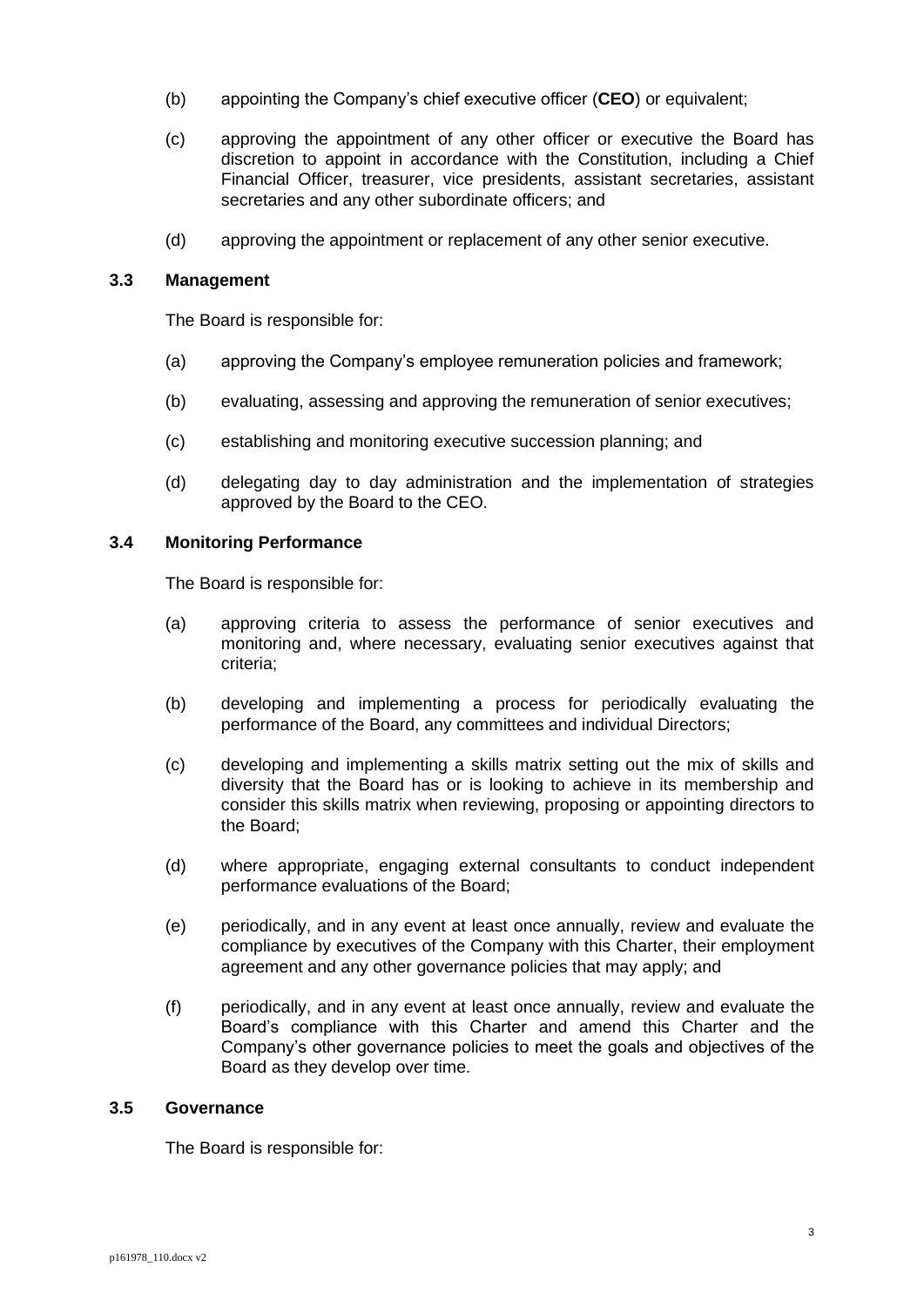- (a) ensuring the Company complies with the Constitution and all legal and regulatory obligations, including those contained in the *Corporations Act 2001* (Cth) and the ASX Listing Rules;
- (b) ensuring ethical conduct within the Company and compliance with the Company's governance policies, including the Code of Conduct and Anti-Bribery and Corruption Policy;
- (c) overseeing the integrity of the Company's accounting and corporate reporting systems;
- (d) overseeing the Company's continuous disclosure process and compliance with the Company's Continuous Disclosure Policy;
- (e) monitoring and reviewing the ongoing performance and compliance of the Company's corporate governance practices, policies and procedures; and
- (f) preparation of an annual corporate governance statement in accordance with the ASX Listing Rules.

# <span id="page-3-0"></span>**3.6 Risk Management**

The Board is responsible for:

- (a) ensuring that the Company establishes and maintains a risk management framework or policy appropriate to the Company's profile and operations;
- (b) identifying principal risks to the Company's business and establishing acceptable levels of risk within which the Board expects and permits the executive management of the Company to operate; and
- (c) reviewing and approving the Company's internal compliance and control, risk management and legal compliance systems to determine the integrity and effectiveness of those systems and to continually improve those systems.

# **4 BOARD COMPOSITION**

## **4.1 Composition**

The Board or the Company's shareholders may determine the size of the Board via resolution in accordance with the Constitution. The Board should be of sufficient size so that the Board's responsibilities may be comfortably met and that changes to the Board's composition can be managed without undue disruption while not being so large as to be unwieldly.

The Board should be comprised of:

- <span id="page-3-1"></span>(a) to the extent practicable given the size and composition of the Board from time to time, a majority of people who are independent directors; and
- (b) a mix of executive and non-executive directors with a broad range of skills, expertise, experience and diversity of backgrounds.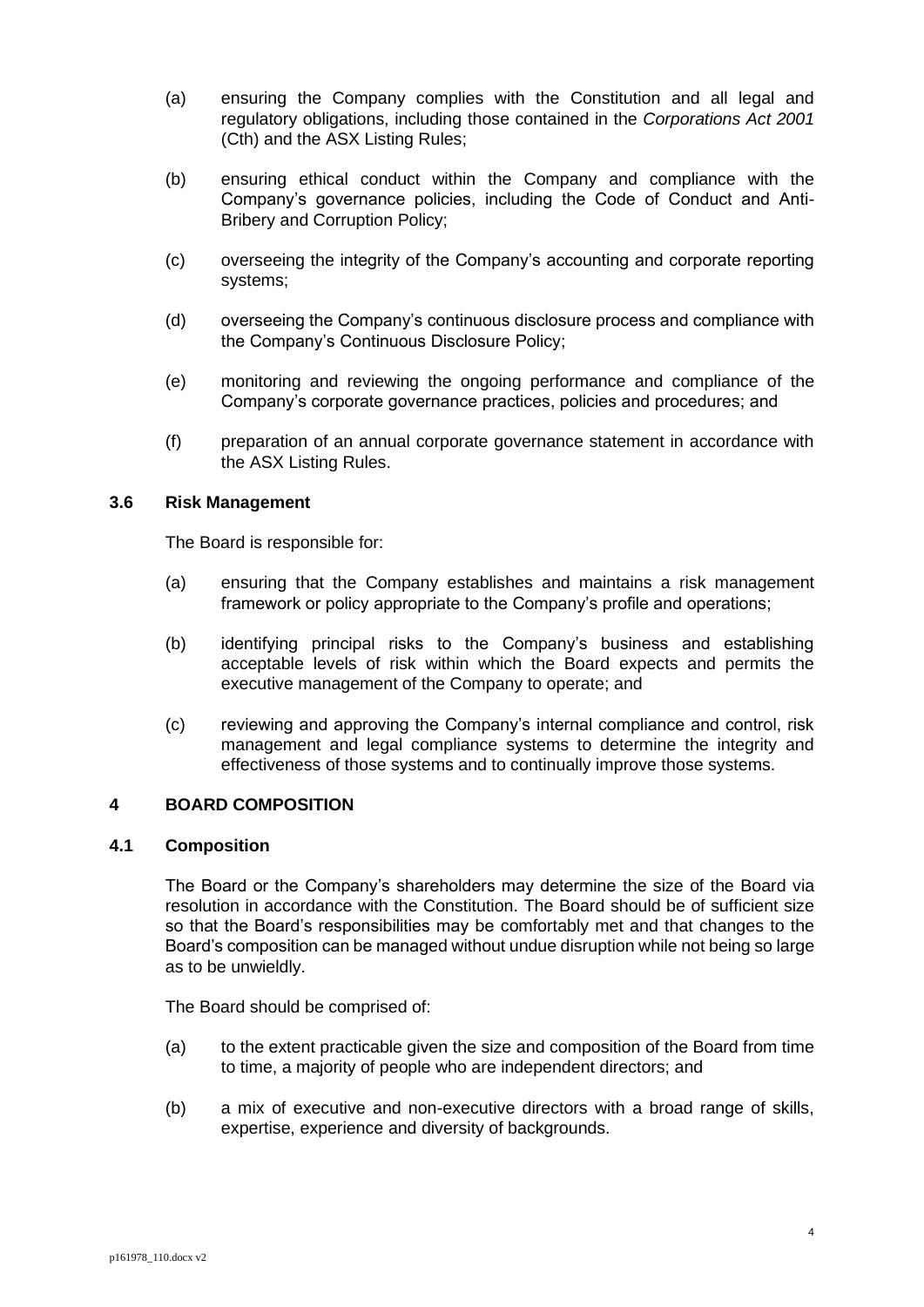## **4.2 Independent Directors**

All directors, whether independent or not, are expected to bring an independent judgement to bear on any Board matter.

An independent director is a director who has no business or other relationship which could materially interfere with, or could reasonably be perceived to materially interfere with, the independent exercise of their judgement.

For the purposes of this Charter, including clause [4.1\(a\),](#page-3-1) the Board will conduct a holistic assessment when determining whether a director is an "independent director" against the following factors:

- (a) if the director is, or has within the previous three years been, an executive of the Company or any subsidiary;
- (b) if the director is, or has within the previous three years been, a partner, director or senior employee of a provider of material professional services to the Company or any subsidiary;
- (c) if the director is, or has been within the previous three years, in a material business relationship with the Company or any subsidiary or is an officer of or otherwise associated with an entity that is in such a relationship;
- (d) if the director is a substantial security holder of the Company or is an officer or is otherwise associated with a substantial security holder of the Company;
- (e) if the director has a material contractual relationship with the Company or a subsidiary other than as a director;
- (f) if the director has close personal or family ties with any person who falls within sub-paragraphs (a) to (e) above;
- (g) if the director has been a director of the Company for such a period that their independence may have been compromised;
- (h) receives performance-based remuneration (including options or performance rights) from, or participates in an employee incentive scheme of, the entity.

The Board should periodically assess whether a director has remained or has become an independent director in accordance with the criteria outlined above.

### **4.3 Appointing Directors**

When considering the appointment of an individual to the Board or the proposed nomination of an individual for election, the Board will undertake appropriate checks before appointing the individual as a director or nominating the individual for election as a director. These checks will include enquiries regarding the individual's character, experience, education, criminal record and bankruptcy history.

When nominating an individual for election, the Company should provide its shareholders all material information in its possession relevant to a decision as to elect or re-elect a director or not. Such material information may include, but is not limited to: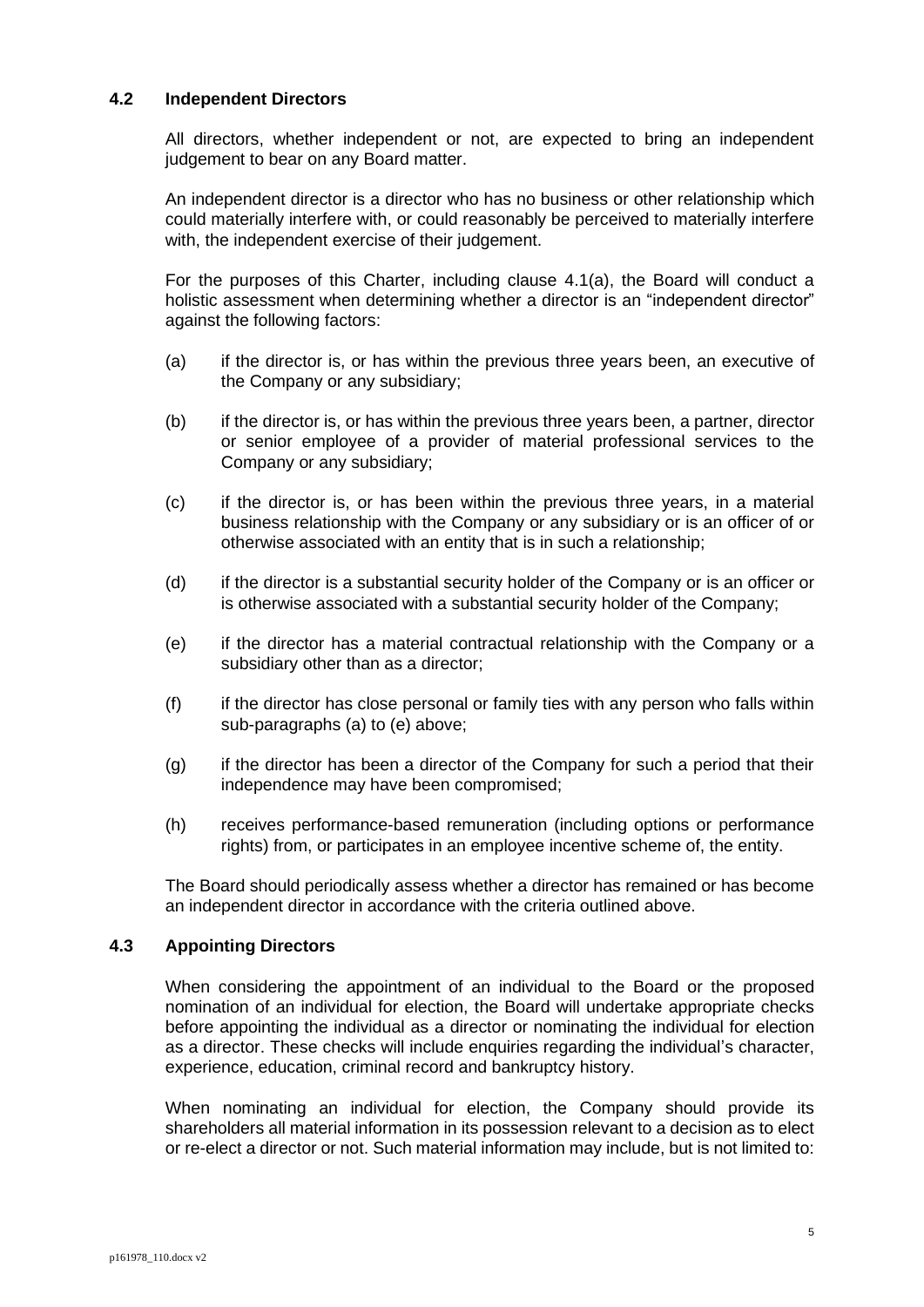- (a) biographical details (including relevant qualifications, skills and experience);
- (b) any other material directorships held by the individual;
- (c) a statement whether the Board does or does not support the election or reelection of the individual;
- (d) a statement whether the Board considers the individual is an independent director;
- (e) for candidates standing for election for the first time, a statement regarding:
	- (i) whether any materially adverse information was revealed in the course of background checks referred to above; and
	- (ii) any actual or prospective conflict of interest or material circumstances that may influence or impact upon the candidate's capacity to bring independent judgement and act in the best interests of the Company; and
- (f) for directors standing for re-election:
	- (i) the term of office currently served by the director; and
	- (ii) any other material information likely to be relevant to shareholders.

## **4.4 Directors' Responsibilities**

Directors are at all times expected to:

- (a) comply with all of the Company's corporate governance policies and, in particular, comply with the Company's Code of Conduct;
- (b) act in accordance with legal and statutory requirements; and
- (c) discharge their duties as directors in a manner which is consistent with the best interests of the Company as a whole, free of any actual or possible conflicts of interest.

# **4.5 Director Agreements**

The Company requires that all directors enter into a written agreement setting out the terms of their appointment. Directors are expected to participate in induction or orientation programs upon their election or appointment, and any continuing education or training arranged by the Company for them from time to time.

# **5 BOARD POSITIONS**

# **5.1 President**

The President, except to the extent such powers are delegated to the CEO or the Chair:

(a) is responsible for the general supervision, direction and control of the business and other officers of the Company;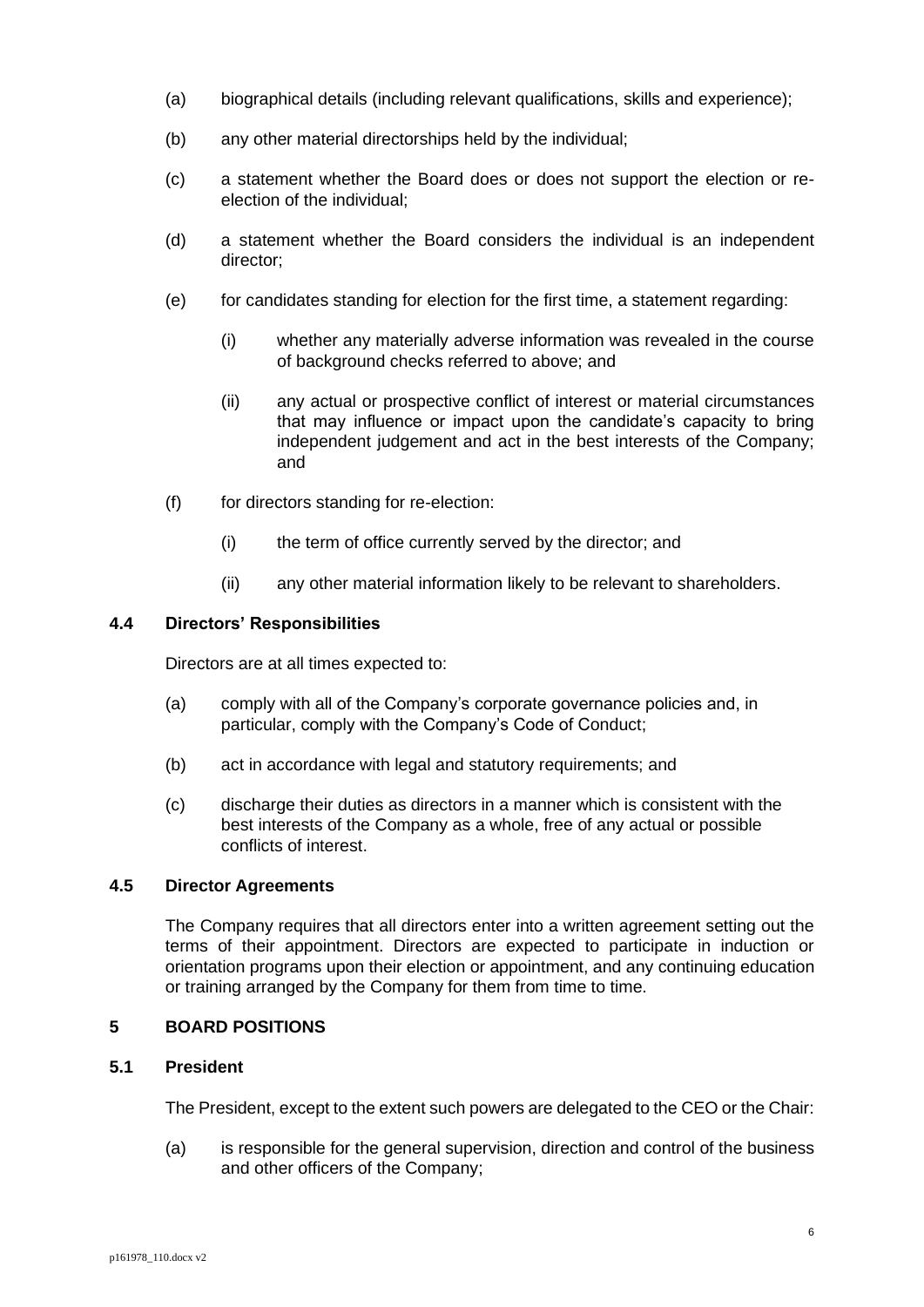- (b) shall have the general powers and duties of management usually vested in the office of president of a corporation; and
- (c) shall have such other powers and duties as may be prescribed by the Board.

# **5.2 Chair**

The Chair of the Board should, where practicable be an independent director.

The Chair is responsible for:

- (a) leading the Board in reviewing and discussing Board matters;
- (b) chairing Board meetings and general meetings of the Company;
- (c) ensuring the efficient organisation and conduct of the Board's function;
- (d) facilitating effective contribution by all members of the Board and monitoring Board performance;
- (e) promoting constructive and respectful relationships between Board members and between the Board and the Company's executives; and
- (f) managing and liaising with the Secretary.

# **5.3 Secretary**

The Secretary is:

- (a) appointed and removed by the Board; and
- (b) reports and is accountable to the Board, through the Chair, on all matters to do with the proper function of the Board and any committee, including the obligations to:
	- (i) keep or cause to be a kept a minute book of all minutes relating to the Board and any committee;
	- (ii) keep or cause to be kept a minute book of all minutes relating to general meetings of the Company;
	- (iii) keep or cause to be kept the company's share register; and
	- (iv) give or cause to give notice of all Board meetings and general meetings of the Company.

### **6 BOARD MEETINGS**

# **6.1 Overview**

The Board will meet in accordance with the Constitution from time to time and as determined by the Board and, preferably will meet at least four times per year, and otherwise as often as the directors consider necessary to enable the directors and the Board to fulfil their duties and responsibilities to the Company (**Meeting**).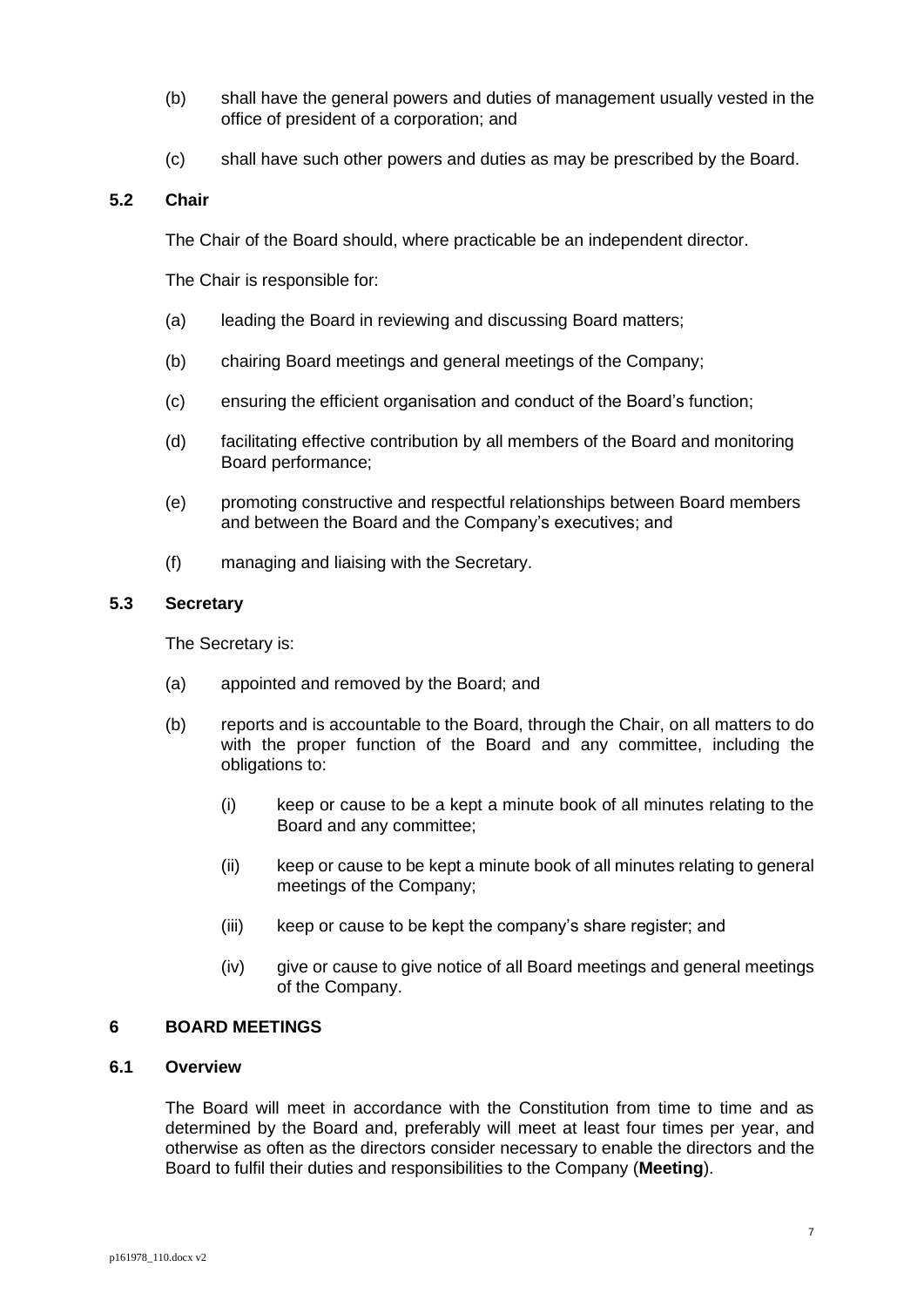# **6.2 Director's Obligations**

Directors must:

- (a) if practicable, attend every Meeting, via any means permitted in accordance with the Constitution;
- (b) debate all issues arising at Meetings openly and constructively and utilise their particular skills, experience and expertise when discussing or debating issues;
- (c) keep all Meeting discussions and resolutions confidential, except where they are otherwise required or permitted to disclose them; and
- (d) diligently prepare for and participate in Meetings.

## **6.3 Non-executive Directors**

Non-executive directors may periodically and informally meet without executive directors or executives of the Company present for the purposes of considering or discussing the matters pertaining to non-executive directors.

### **6.4 Advisors**

The Board may require or invite the Company's executives, including the CEO or third party consultants and advisors to attend Meetings, where necessary or desirable and to the extent prescribed by the Board at any time.

# **7 COMMITTEES**

### **7.1 Overview**

The Constitution permits the Board to designate one or more committees and delegate responsibility to these committees to consider and manage certain issues in further detail (**Committee**).

Subject to any resolution of the Board, a Committee may:

- (a) exercise any power or authority of the Board in the management of the business and affairs of the Company to the extent set out in the Constitution as prescribed by the Board; or
- (b) consider specific issues or a particular remit, prepare reports and advise the Board.

Although the Board may delegate powers and responsibilities to Committees in accordance with the above, the Board remains ultimately accountable for discharging its duties.

# **7.2 Composition**

Committees must be comprised of one or more directors. Any appointment to or removal from a Committee must be resolved by the Board from time to time. When appointing Committee members the Board will consider a nominee's skills, experience and expertise as relevant to the Committee's remit.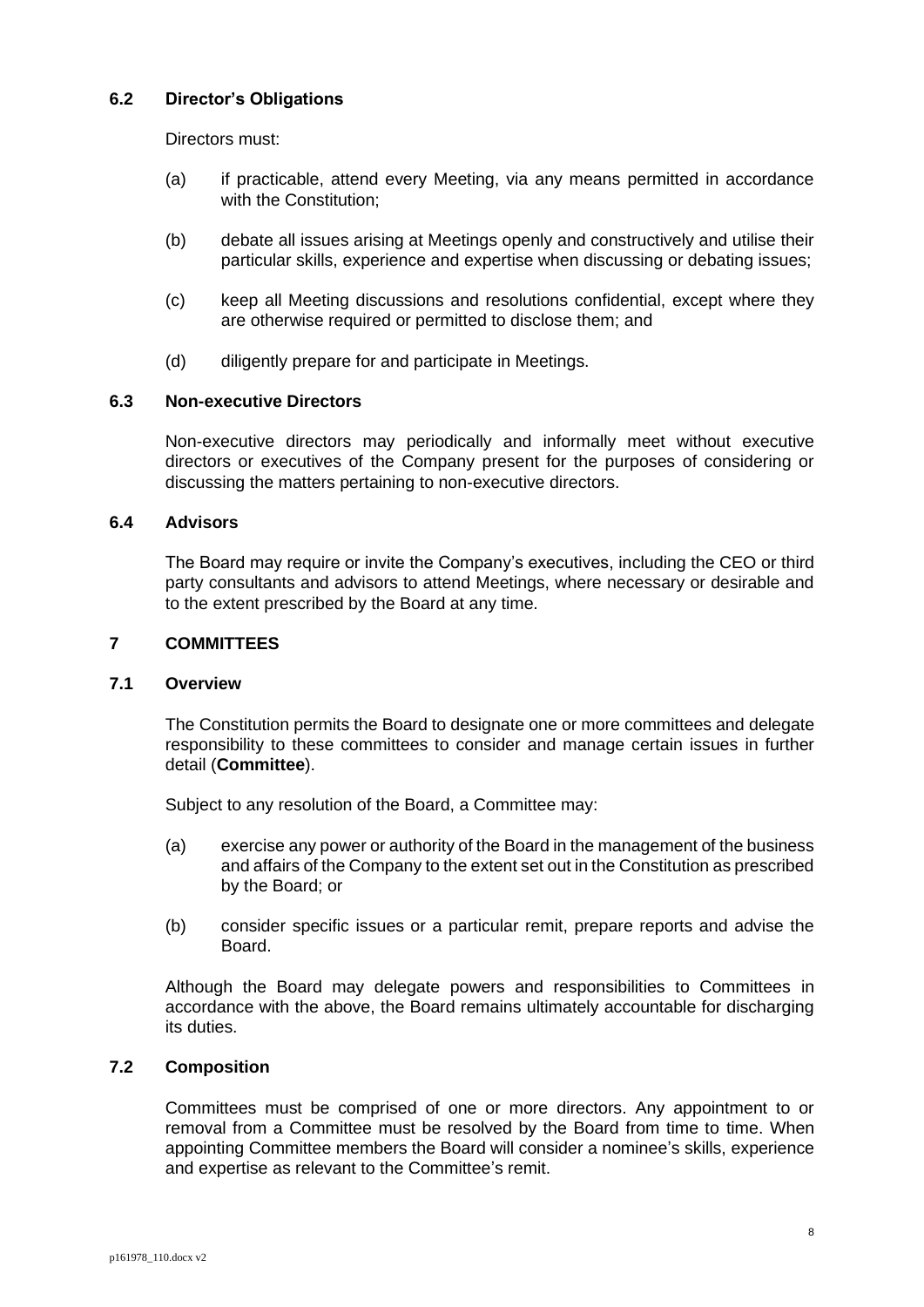## **7.3 Committees**

The Board intends on establishing the following Committees in due course:

- (a) the Audit and Risk Committee, which will be delegated the authority and tasked with considering the remit set out in the Company's Audit and Risk Committee Charter; and
- (b) the Remuneration and Nomination Committee, which will be delegated the authority and tasked with considering the remit set out in the Company's Remuneration and Nomination Committee Charter, and

may establish other Committees from time to time by resolution as it sees fit.

## **8 DELEGATION**

## **8.1 Delegated Authority**

The Board has delegated to the CEO authority to manage the day to day operations of the Company. The CEO may sub-delegate their powers to any other executives or senior management as they consider appropriate, however the responsibility for the exercise of any sub-delegation remains with the CEO.

This delegation of authority includes responsibility for:

- (a) developing business plans, budgets and strategies for consideration by the Board and, to the extent approved by the Board, implementing those plans, budgets and strategies;
- (b) operating the Company's business within the parameters set by the Board from time to time and keeping the Board informed of material developments in the Company's business;
- (c) where proposed transactions, commitments or arrangements exceed threshold parameters set by the Board, referring the matter to the Board for its consideration;
- (d) identifying and managing operational and other risks and, where those risks could have a material impact on the Company's business, formulating strategies for managing and mitigating those risks, including for considerations and endorsement by the Board, as applicable;
- (e) managing the Company's financial and other reporting mechanisms, and control and monitoring systems, to ensure that these mechanisms and systems capture all relevant material information on a timely basis, are functioning effectively and are founded on a sound basis of prudential risk management;
- (f) implementing the policies and processes of the Company and the Company's Code of Conduct and facilitating the monitoring and reviewing of, and reporting against, those policies, processes and codes; and
- (g) ensuring that the Board is regularly provided with sufficient and accurate information in regard to the Company's operations and affairs, and in particular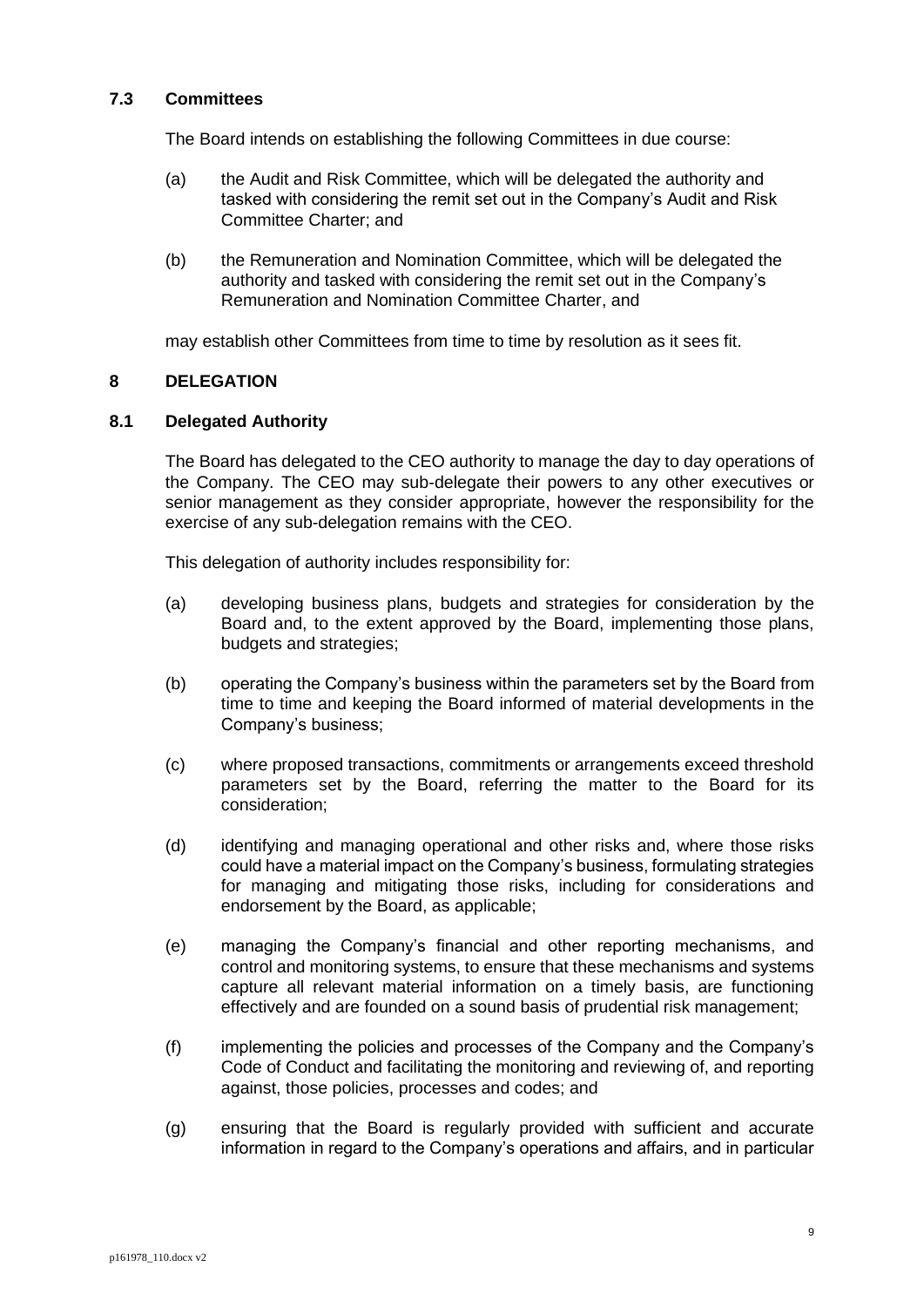with respect to the Company's performance, financial condition, operations and prospects; and

(h) any other duties or responsibilities set out in any employment contract with the CEO.

## **8.2 Executive and Director Agreements**

The Company requires that all executives and directors enter into a written agreement setting out the terms of their appointment.

## **9 CONFLICTS OF INTEREST**

## **9.1 Obligation**

The directors of the Company are required to act in a manner which is consistent with the best interests of the Company as a whole, free of any actual or possible conflicts of interest.

## **9.2 Dealing with Conflicts**

If a director considers that they may be in a position where there is a reasonable possibility of conflict between their personal or business interests, the interests of any person associated with them, or their duties to any other company on the one hand and the interests of the Company or their duties to the Company on the other hand, the director must:

- (a) comply with the procedures set out in any Conflict of Interest Policy adopted by the Company at that point in time;
- (b) fully and frankly inform the Board about the circumstances giving rise to the conflict; and
- (c) unless the Board otherwise determines, abstain from voting on any motion relation to the matter and absent themselves from all board deliberations relating to the matter, including receipt of Board papers concerning the matter, in accordance with the relevant provisions set out under the related party transaction and conflict of interest policy, Corporations Act and Constitution.

### **9.3 Consultation**

If a director believes they may have a conflict of interest in relation to a particular matter, the director should immediately consult with the Chair (or in the case of the Chair, the Chair should immediately consult with the non-executive directors) and comply with the procedures set out in any related party transaction and conflict of interest policy adopted by the Company at that point in time.

# **10 REMUNERATION**

# **10.1 Non-Executive Remuneration**

The level of non-executive director remuneration will be set by the Board with consultation and recommendations provided by the Remuneration and Nomination Committee (when established).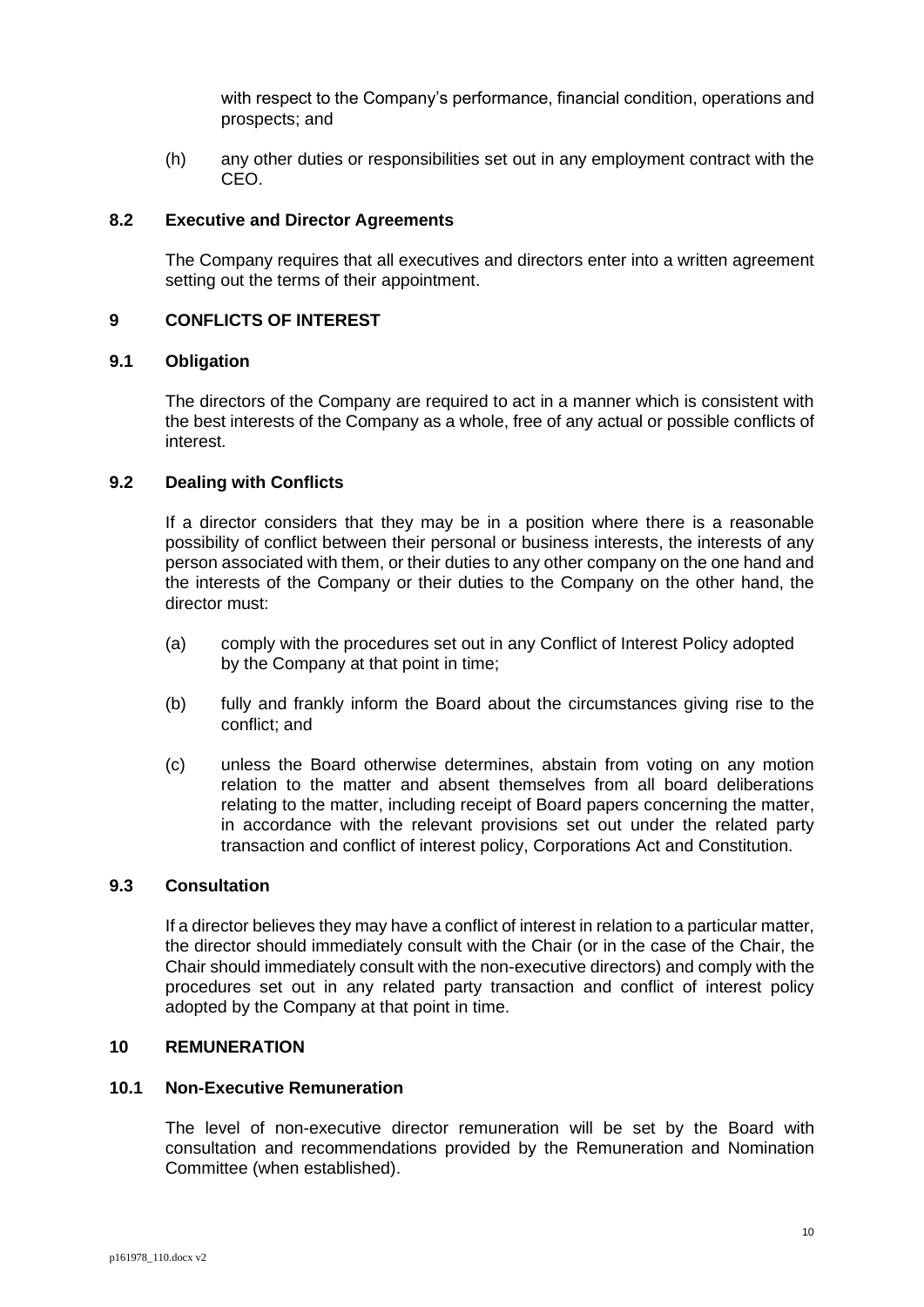# **10.2 Executive Remuneration**

The level of executive director and executive remuneration will be set by the Board with consultation and recommendations provided by the Remuneration and Nomination Committee (when established).

## **10.3 Remuneration Factors**

When considering the appropriate remuneration for executive directors, non-executive directors and executives, the Company will have regard to the following factors:

- (a) market and peer benchmarking;
- (b) organisational performance generally;
- (c) shareholder sentiment;
- (d) financial capacity;
- (e) work load and performance;
- (f) ensuring the incentives for non-independent directors do not conflict with their obligations to bring an independent judgement to matters before the Board; and
- (g) any other relevant matters.

## **11 MISCELLANEOUS**

### **11.1 Independent Advice**

The Board collectively, and each director individually, may obtain independent professional advice at the Company's expense, as considered necessary to assist in fulfilling their relevant duties and responsibilities. However, individual directors who wish to obtain independent professional advice should seek the approval of the Chair (or in the case of the Chair, the CEO) who, acting reasonably, may approve or deny the request.

### **11.2 Inconsistency with Constitution**

To the extent that there is any inconsistency between this Charter and the Company's Constitution, the Constitution will prevail.

### **11.3 Adoption of Charter**

The Board adopted this Charter on the date specified below. It takes effect from that date and replaces any previous board charter in this regard.

# **11.4 Review of Charter**

The Board will review and amend this Charter periodically and will communicate any amendments as appropriate.